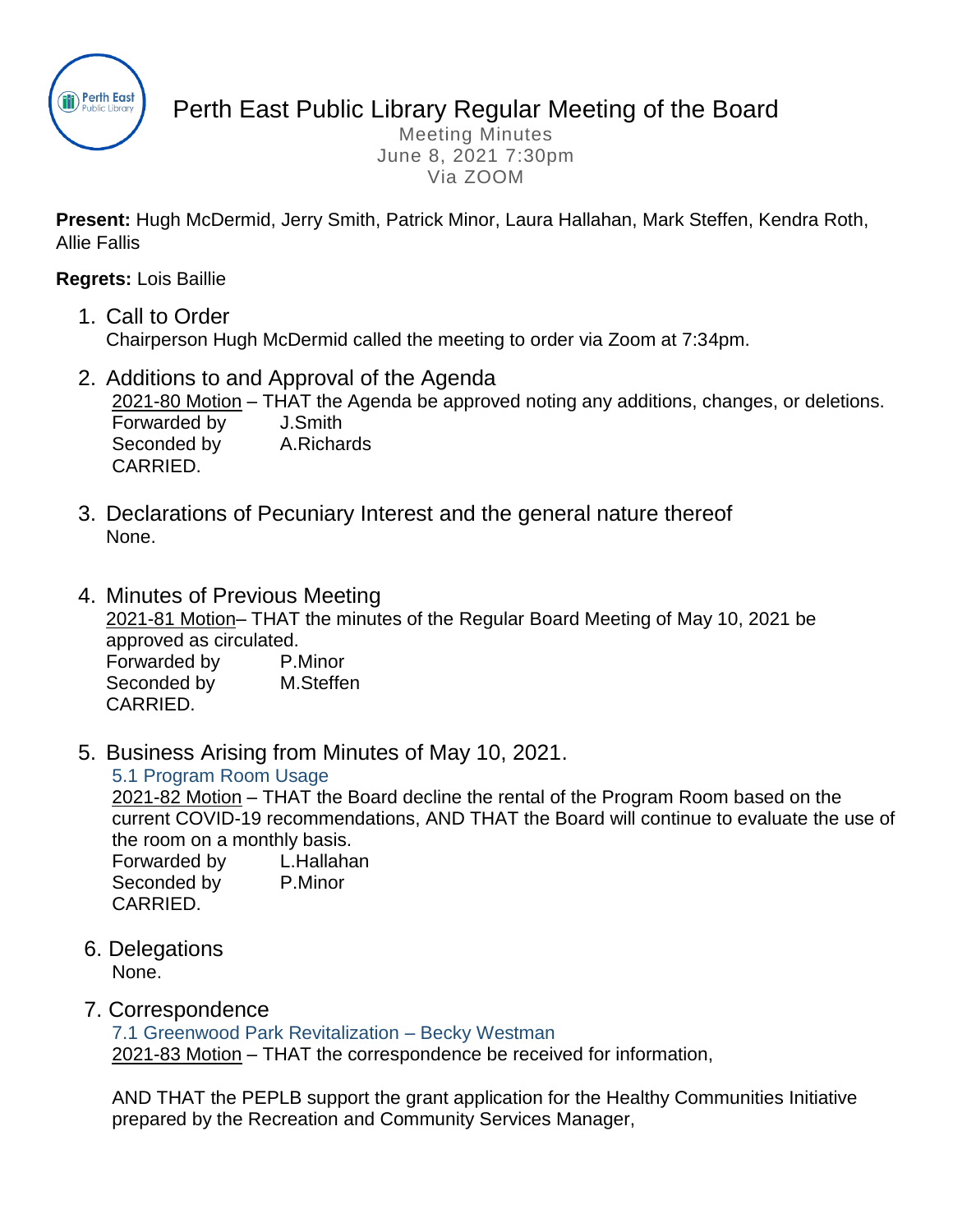AND THAT the Library CEO prepares and sends the letter of support to the Recreation and Community Services Manager Forwarded by A.Richards Seconded by P.Minor CARRIED.

8. Finance Report

### 8.1 Year-to-Date Reports

2021-84 Motion – THAT the un-audited May Year-to-Date Reports be received as information. Forwarded by J.Smith Seconded by **A.Richards** CARRIED.

### 8.2 Accounts Payable

2021-85 Motion – THAT the May informal listing of Accounts Payable be received as information.

Forwarded by L.Hallahan Seconded by P.Minor CARRIED.

# 9. CEO's Report

9.1 CEO's Report 2021-86 Motion – THAT the CEO's report be received as information. Forwarded by A.Richards Seconded by **M.Steffen** CARRIED.

## 10. Committee Reports

- 10.1 Finance Committee
- 10.2 Personnel Committee
- 10.3 Strategic Planning Committee
- 10.4 PCIN Board— next meeting June 9, 2021
- 10.5 SOLS Trustee Council 3
- 10.6 Council Report **--** verbal report from H. McDermid and J. Smith
- 11. Board Education None.
- 12. Closed Session Report None.

## 13. New Business

13.1 PEPL COVID Reopening Update

2021-87 Motion – THAT the PEPLB receive the report titled "PEPL COVID Reopening Update" for information,